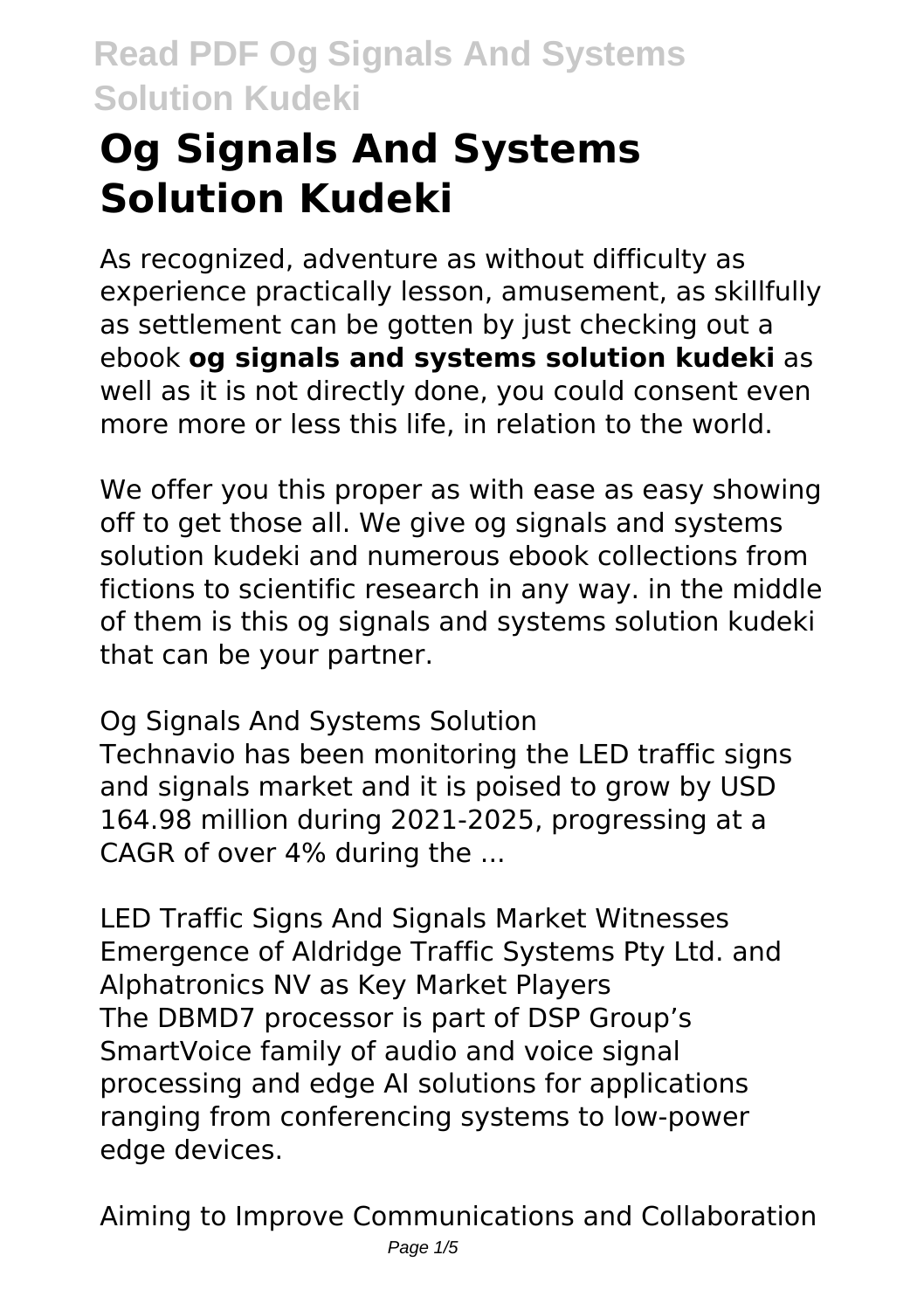Services, DSP Group and Alango Roll Out Extended Voice Solution

This IEEE Seasonal School features lectures and interactive sessions in virtual mode from 13-17 Sep 2021. This event is sponsored by the IEEE Signal Processing Society (SPS) and is organized by the ...

IEEE SPS Seasonal School 2021 on Signal Processing and Communication Systems for 5G is featuring top experts on LDPC, AI/ML, and 5G What if you'd invested in Skyworks Solutions (SWKS) ten years ago? It may not have been easy to hold on to SWKS for all that time, but if you did, how much would your investment be worth today? With ...

If You Invested \$1000 in Skyworks Solutions 10 Years Ago, This Is How Much You'd Have Now Applied Information Granted Key Patent Covering Dual-Mode Connected Vehicle Communications and Control of Traffic Signals ...

Applied Information Granted Key Patent Covering Dual-Mode Connected Vehicle Communications and Control of Traffic Signals

DeFi is gaining the most ground through platforms offering compatibility and interoperability with Ethereum. Over half of the top 20 cryptocurrencies ranked have an association with Ethereum through ...

Collaboration And Interoperability Over Tribalism Signals Maturity Developing In DeFi TAICHUNG, Taiwan and YOKOHAMA, Japan, July 8, 2021 /PRNewswire/ -- Winbond Electronics Corporation, a leading global supplier of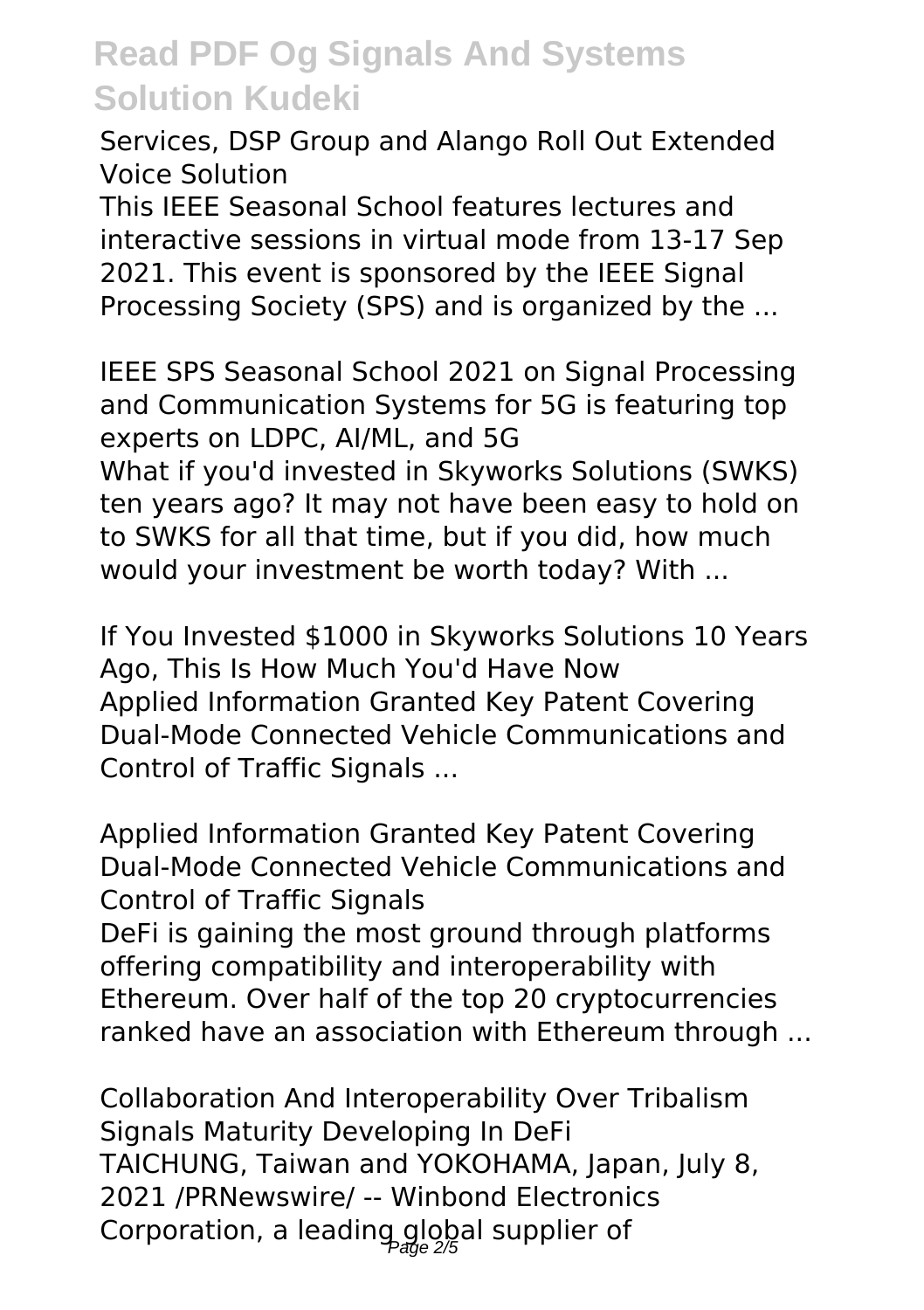semiconductor memory solutions, announced today the official ...

Winbond HyperRAM™ & SpiStack® and Renesas RZ/A2M accelerate the construction of embedded artificial intelligence (AI) systems SAN JOSE, Calif., July 01, 2021 (GLOBE NEWSWIRE) -- DSP Group, Inc. (NASDAQ: DSPG), a leading global provider of wireless and voice-processing chipset solutions for converged communications, and ...

DSP Group and Alango Announce Availability of the Extended Voice Communication Package on the DBMD7 Processor

For safety concerns, one cannot simply apply these high power voltage and current signals ... trying to make systems small and straightforward, this approach is far from perfect. Maxim Integrated ...

Maxim Integrated Simplifies System Monitoring With Five ICs in One

How automotive radar systems ... for radar chain signal processing. This means that developers can use the same platform, and same development tools, for all parts of their solution, and across ...

Radar Systems for Autonomous Driving—at L2/L2+ and Beyond

FDA's FY 2022 budget requests an increase of \$185 million to embark on an effort to upgrade and modernize our physical and technological infrastructure, strengthen our talented workforce, and improve ...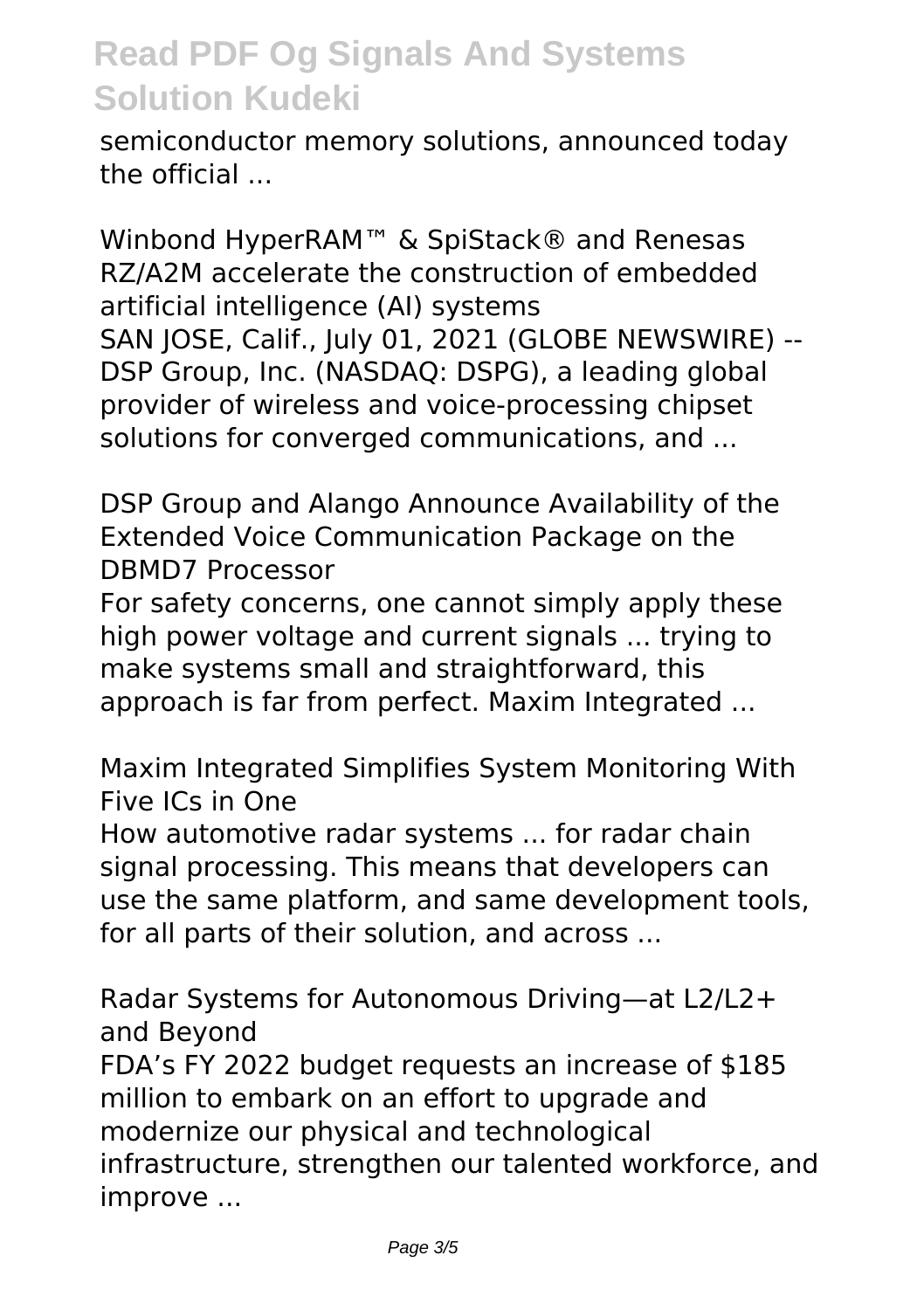FDA's Budget: Data Modernization and Enhanced **Technologies** 

Linear Integrated Systems, Inc., a world-class designer and manufacturer of precision, highperformance, small-signal discrete semiconductors, announced it has entered into a new partnership with Digi ...

Linear Integrated Systems, Inc. Partners with Digi-Key **Electronics** 

For the 15th year, Riedel Communications provided advanced intercom and signal distribution technologies and on-site engineering support for the record-breaking 65th edition of the Eurovision Song ...

Riedel Extends Comms and Signal Distribution Solutions Supporting 2021 Eurovision Song Contest VILNIUS, Lithuania, July 09, 2021 (GLOBE NEWSWIRE) -- Peplink and Assured Wireless have teamed together to create a FirstNet MegaRange™ solution that combines ... and metropolitan areas where cellular ...

Peplink SpeedFusion with FirstNet® MegaRange™ Keeps Public Safety Well-Connected and Enables Unmatched Situational Awareness Standardizing POS machines or ERP systems across such a vast network ... Instead, the symbiosis of Roambee's real-time demand signal solution and Interstate Batteries' multi-tiered dynamic ...

Roambee's Real-Time Demand Signal Is Transforming Interstate Batteries' Fulfilment Logistics; Wins SDCE's Top Supply Chain Project Award Signal Mutual, the premier provider of Longshore